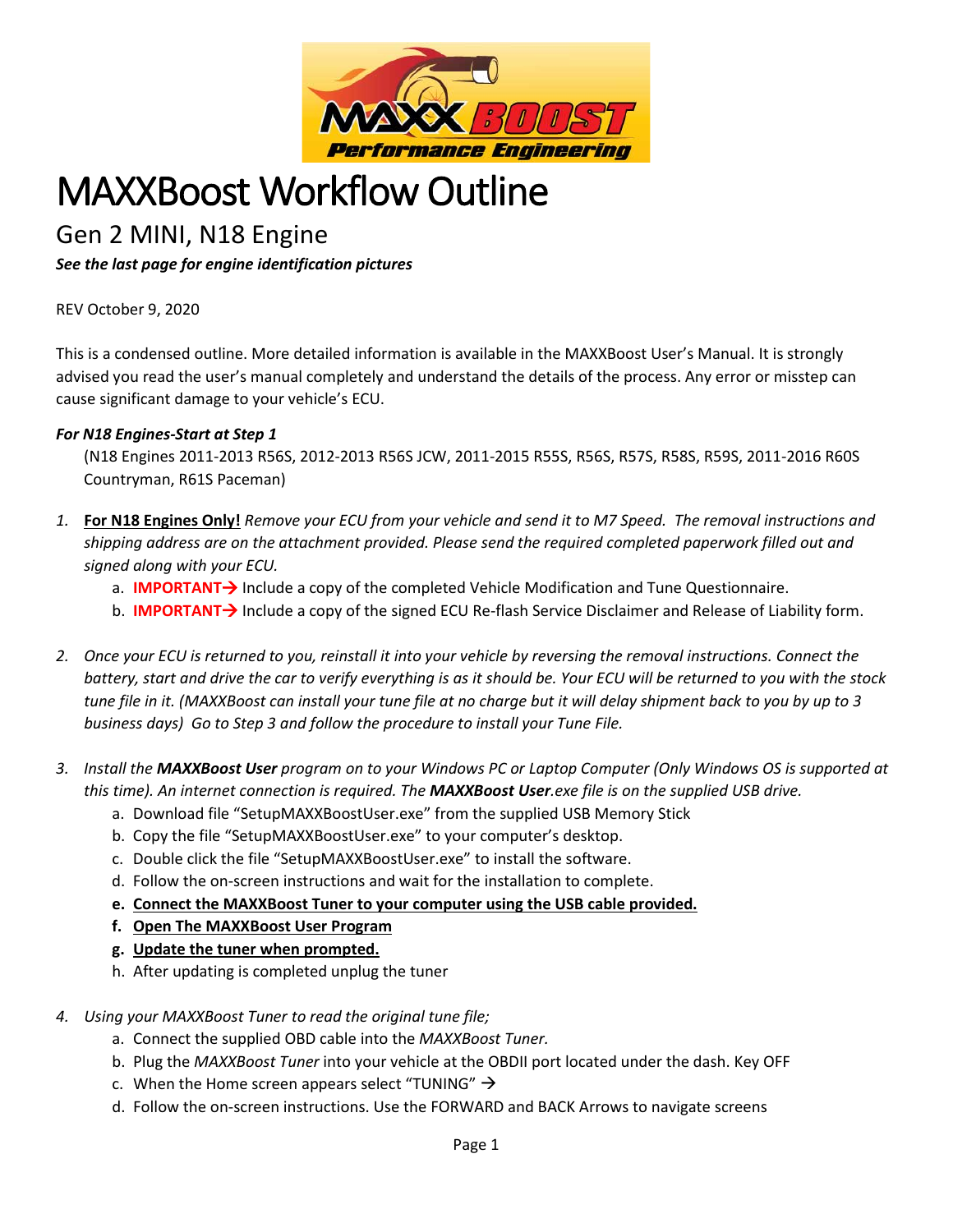- e. Select the model from the menu that best describes your car.  $\rightarrow$
- f. If prompted to "TURN KEY ON" do this:
	- i. Place the key fob into the slot (if required) or have key fob as you were going to start the car
	- ii. Press START button DO NOT press the brake or clutch pedals. The dash will lights and the Check Engine Light will appear but the engine will not start. This energizes the electrical system.
- g. Select OK and read the original ECU (DME) file from the vehicle and download it into the *MAXXBoost Tuner.*
- h. *When reading is completed a notice will appear on the screen. Turn the car OFF and unplug the tuner.*
- 5. Download the OE Tune file on to your PC
	- a. Connect the MAXXBoost Tuner to your computer using the USB cable provided.
	- b. Open the MAXXBoost User program.
	- c. Select "DOWNLOAD" from the menu on the left side of the screen. DOWNLOAD the original ECU (DME) file from the MAXXBoost Tuner on to your computer using the MAXXBoost User software. When prompted, save the file with your last name and order number (Your Name\_Your Order#.USR) and save. Remember where you saved this file.
- 6. Email the original ECU (DME) file (*Your Name\_Your Order#.USR*) to [fileservice@maxxboost.com](mailto:fileservice@maxxboost.com) . Be sure to include the following information in the email;
	- a. **IMPORTANT**> Your Name, Order Number and VIN Number of your vehicle
	- b. **IMPORTANT**> The original file from your vehicle from Step 5C above.(Your Name Your Order#.USR)

Once we receive your information and the items in Step #6, we will email you back your performance tune file. This typically is completed within 2 business days after receiving all the necessary information.

- 7. Uploading the modified file to the *MAXXBoost Tuner*:
	- a. Save the modified file from the email sent to you onto your computer.
	- b. Connect the MAXXBoost Tuner to your computer using the USB cable provided.
	- c. Open the MAXXBoostUser software on your computer.
	- d. Click on UPLOAD Data.
	- e. Click on Start. Follow the on screen instructions.
	- f. Click on Browse to select the folder where you saved the modified file received from MAXXBoost File Service and select it.
	- g. When completed you will be prompted to unplug the device.
- 8. Writing a modified file to your vehicle: This process can take up to 40 minutes to complete. (Page 17)

**YOU MUST connect a battery charger to the car to maintain at least 12.5 volts at all times during the upload**. Use the low current setting (<5 amps) on your battery charger. If you do not do this you will can end up with a corrupt ECU file and in "NO START" mode.

- 9. Turn off all electrical devices that may be on (lights, radio, fan, etc)
- 10. Plug the MAXXBoost Tuner into your vehicle at the OBDII port located under the dash. Key OFF
- 11. Select "TUNING" from the home screen.
	- a. If prompted to "TURN KEY ON" do this:
		- i. Place the key fob into the slot (if required) or have key fob as you were going to start the car
		- ii. Press START button DO NOT press the brake or clutch pedals. The dash will lights and the Check Engine Light will appear but the engine will not start. This energizes the electrical system.